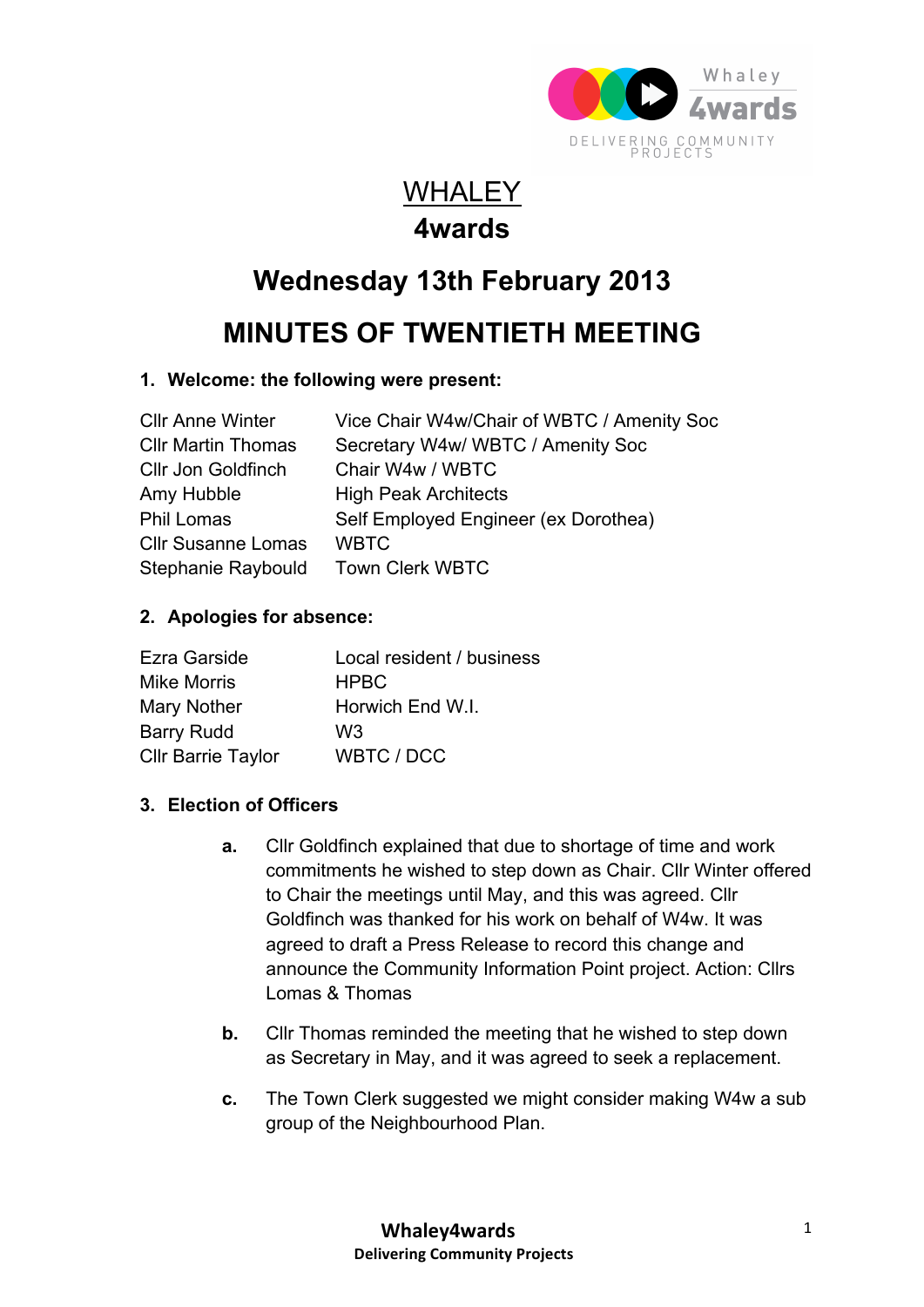

**4. Minutes of 19th meeting held 16th January were approved with corrections to page 4 (indents & 'linear').**

#### **5. Actions Round Up**

- **a.** It was agreed to purchase three plaques to mark the planting of the three Sweet Gum trees (Liquidambar styraciflua 'Worplesdon') at the foot of the Shallcross Incline took place on the 29th November. It was agreed to mark the species name as well as school on small stainless steel memorial plaques. Cllrs Thomas & Winter to progress this. Action c/fwd.
- **b.** Cllr Goldfinch is seeking an indication of the cost of a lock-up for use as a community storage container. Action c/fwd.
- **c.** Discussions with Robinson's continue, but at time of the meeting they were not prepared to include the garage area. A 25 year lease has been offered for the toilet area.
- **d.** Cllr Thomas will seek to bring the state of the bench on Footpath 91 to the attention of the Amenity Society that had donated it.
- **e.** The restoration of the 'heritage' cast iron litterbins, the work is under-way.
- **f.** The Diglee bench is installed, and the one for the top of Yeardsley Lane will be installed shortly.
- **g.** Re disability access to the bottom of the Whaley Incline; Les Latham has asked Phil Wiggans to look at this. He replied on  $6<sup>th</sup>$ December to say he has in mind to simply move the bar further forward to enable a motorised buggy to pass through. Cllr Thomas to chase up.
- **h.** DCC have designed a sign to be installed opposite the Tesco exit.
- **i.** Regarding interpretation boards: Mary Nother is working on a design for one at the base of the Whaley Incline, Cllr Thomas on one for the Linear Park (Bridge 43) and The Town Clerk on that for the base of Shallcross Incline. Mary Nother has obtained new photos from John Morten. Actions c/fwd
- **6.** Project Progression
	- **a.** Community Information Point (Red Tele Box)